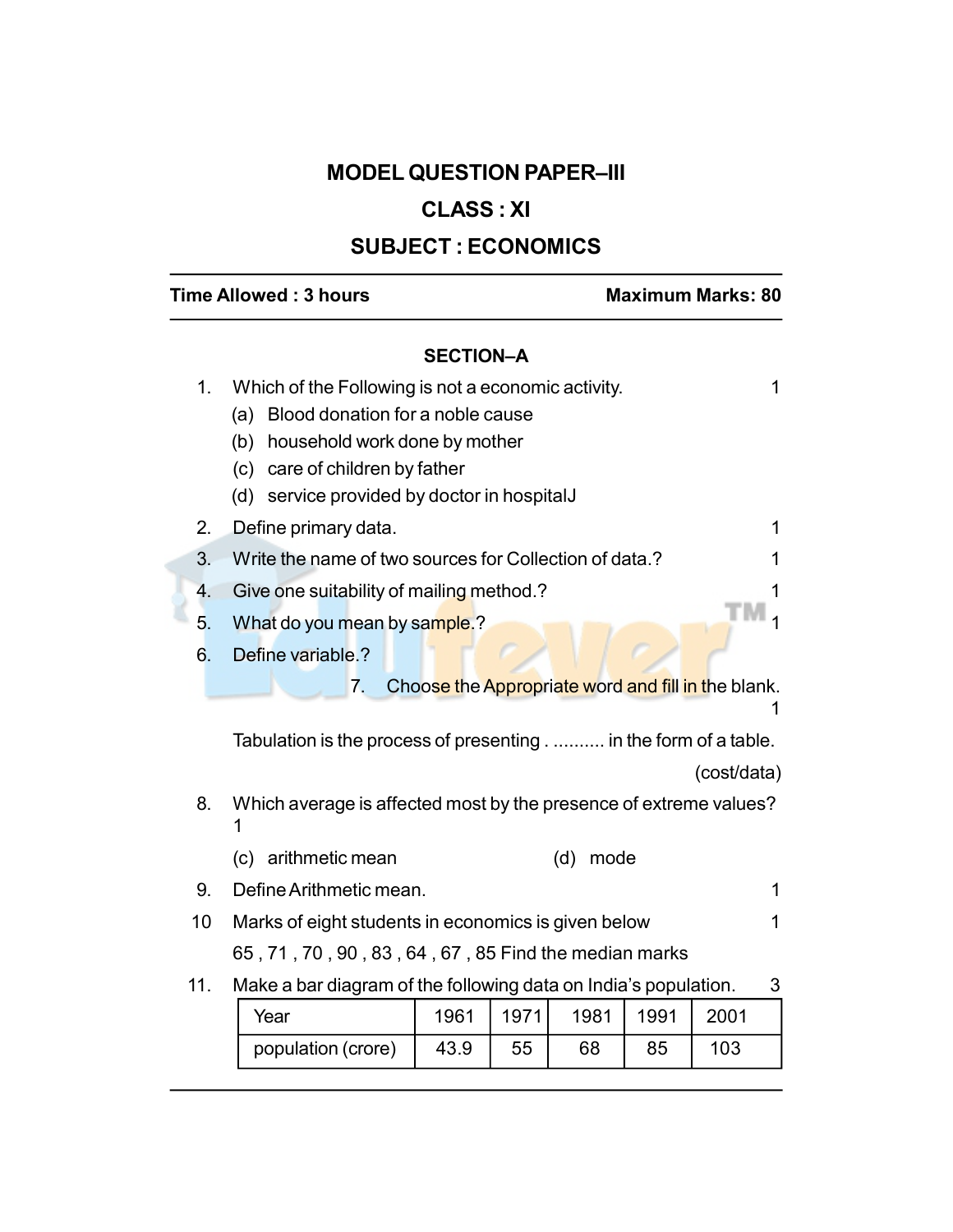The following table shows the interest of students of a school in different games-

| Games.             |     |     | kabaddi   cricket   volleyball   kho kho |      |
|--------------------|-----|-----|------------------------------------------|------|
| Number of students | 200 | 350 | 100                                      | 150. |

Represent the data by using pai diagram.

12. Represent the following data graphically-<br>3

| Year                                       |   |   |    |    |    | 2010 2011 2012 2013 2014 2015 2016 |    |
|--------------------------------------------|---|---|----|----|----|------------------------------------|----|
| Production of wheat<br>(In million tonnes) | 6 | 9 | 12 | 18 | 16 | 19                                 | 22 |
| Production of rice<br>(In million tonnes)  | 3 | 5 | 10 | 14 | 15 | 17                                 | 19 |

## 13. Wage rate of 20 workers is given below- 4

| wages $(\bar{z})$ |  | 3C |  |
|-------------------|--|----|--|
| number of workers |  |    |  |

Calculate Arithmetic mean using step deviation method

## 14. Calculate median of the following data-<br>4

| marks              | 146-50 | $141-45$   36-40   31-35 |  |
|--------------------|--------|--------------------------|--|
| number of students |        | 44                       |  |

#### or

#### Calculate mode from the following data-

| Class interval 0 - 10 10 - 20 20 - 30 - 30 - 40 - 50 |       |  |  |
|------------------------------------------------------|-------|--|--|
| Frequency                                            | - 6 - |  |  |

15. Calculate standard deviation of the following series. 4

| Marks              | $0 - 10$ | 10-20   20-30   30-40 |    |
|--------------------|----------|-----------------------|----|
| number of students |          |                       | 15 |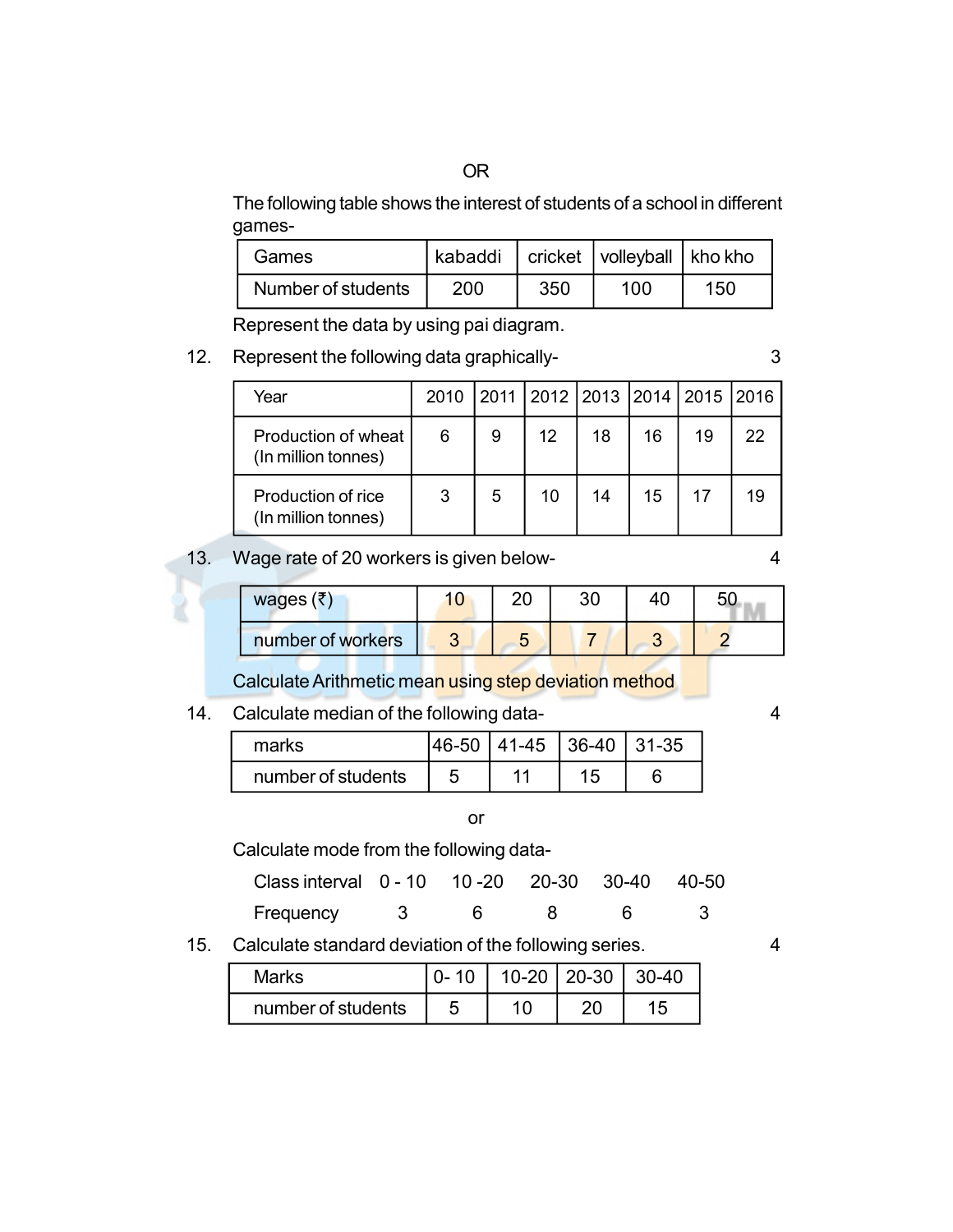16 Find the karl Pearson's coefficient of correlation from the following data-

|   | 18 | 16 | 14 | 19 |  |
|---|----|----|----|----|--|
| v | 25 | 24 | 22 | 28 |  |

17. Calculate index number of prices for the year 2018 from the following data by fisher's method. The same state of the state of the state of the state of the state of the state of the state of the state of the state of the state of the state of the state of the state of the state of the state

|              | 2004 (Base Year)         |    | 2018 (Current Year) |          |
|--------------|--------------------------|----|---------------------|----------|
| <b>Items</b> | <b>Price</b><br>Quantity |    | <b>Price</b>        | Quantity |
|              | 10                       | 15 | 20                  | 25       |
| R            | 40                       | 5  | 45                  | 10       |
| C            | 30                       | 10 | 40                  | 15       |
|              | 10                       | 20 | 15                  | 20       |

### PART B (MICROECONOMICS)

ГM

- 18. Economic problem arises due to the fact that-
	- (a) human wants are unlimited
	- (b) resources have alternative uses
	- (c) resources are limited in nature
	- (d) all of the above

#### OR

Slop of production possibility curve is-

- (a) convex to the point of origin
- (b) concave to the point of origin
- (c) a straight line
- (d) a vertical line
- 19. State whether the following statement is true or false "In case of inferior goods income effect is negative." (true/ false) 1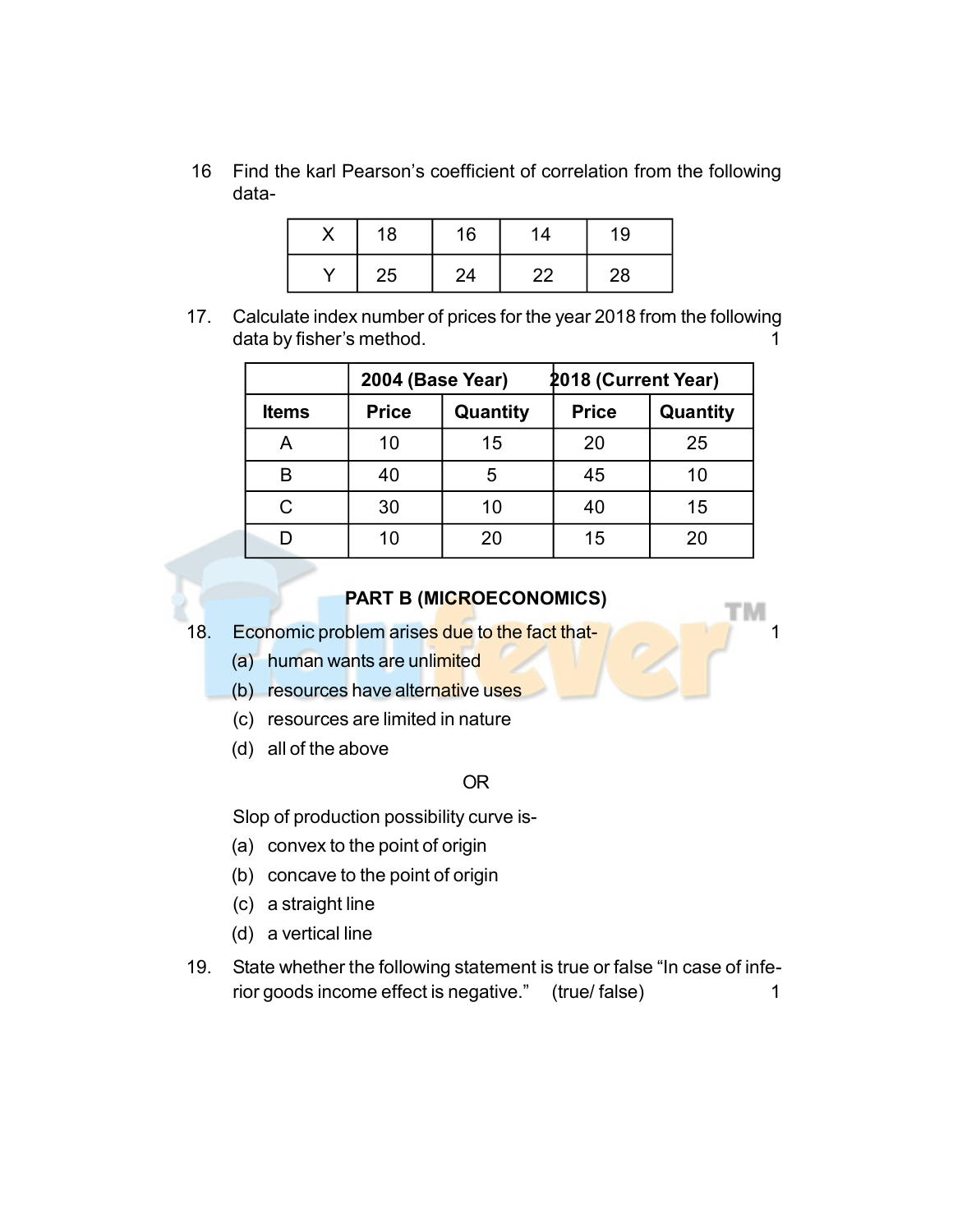| 20.          | Choose the appropriate word and fill in the blank                                                                                                                                                                                                                                                                                                  | $\overline{1}$ |
|--------------|----------------------------------------------------------------------------------------------------------------------------------------------------------------------------------------------------------------------------------------------------------------------------------------------------------------------------------------------------|----------------|
|              | Law of demand explains  (positive/negative) relationship be<br>tween own price of commodity and it's (supply/demand).                                                                                                                                                                                                                              |                |
| 21.          | Define normal goods.                                                                                                                                                                                                                                                                                                                               | 1              |
| 22.          | What is marginal cost?                                                                                                                                                                                                                                                                                                                             | 1              |
| 23.          | State law of supply?                                                                                                                                                                                                                                                                                                                               |                |
| 24.          | What do you mean by extension of supply?                                                                                                                                                                                                                                                                                                           | 1              |
| 25.          | What is price ceiling?                                                                                                                                                                                                                                                                                                                             | 1              |
| 26.          | During 2018-2019 we saw significant increases in the manufacturing<br>of cars in india. Duringf the same time period we also observed<br>significant rises in the demand for cars. We know that during that<br>time period both price and the level of car traded increased. Based<br>on that information what most likely happened in the market? |                |
|              | (a) The rise in supply was more than the rise in demand.                                                                                                                                                                                                                                                                                           |                |
| 27.          | (b) The rise in demand was more than the rise in supply.<br>(c) The rise in demand was perfectly matched by rise in the supply.<br>(d) None of the above<br>In which form of market there is product differentiation?                                                                                                                              |                |
| $\mathbf{1}$ |                                                                                                                                                                                                                                                                                                                                                    |                |
| 28.          | Explain the central problem "how to produce".                                                                                                                                                                                                                                                                                                      | 3              |
| 29.          | Explain the implication of "free entry and exit of firms" under perfect<br>competition market.                                                                                                                                                                                                                                                     | 3              |
|              | <b>OR</b>                                                                                                                                                                                                                                                                                                                                          |                |
|              | Distinguish between monopoly and monopolistic competition market.                                                                                                                                                                                                                                                                                  |                |
| 30.          | Suppose the price elasticity of demand for a good is -0.2. There is a<br>5% increase in the price of the good, by what percentage will the                                                                                                                                                                                                         |                |

31. When price is not constant, explain diagrammatically that total

demand for the good go down? 4